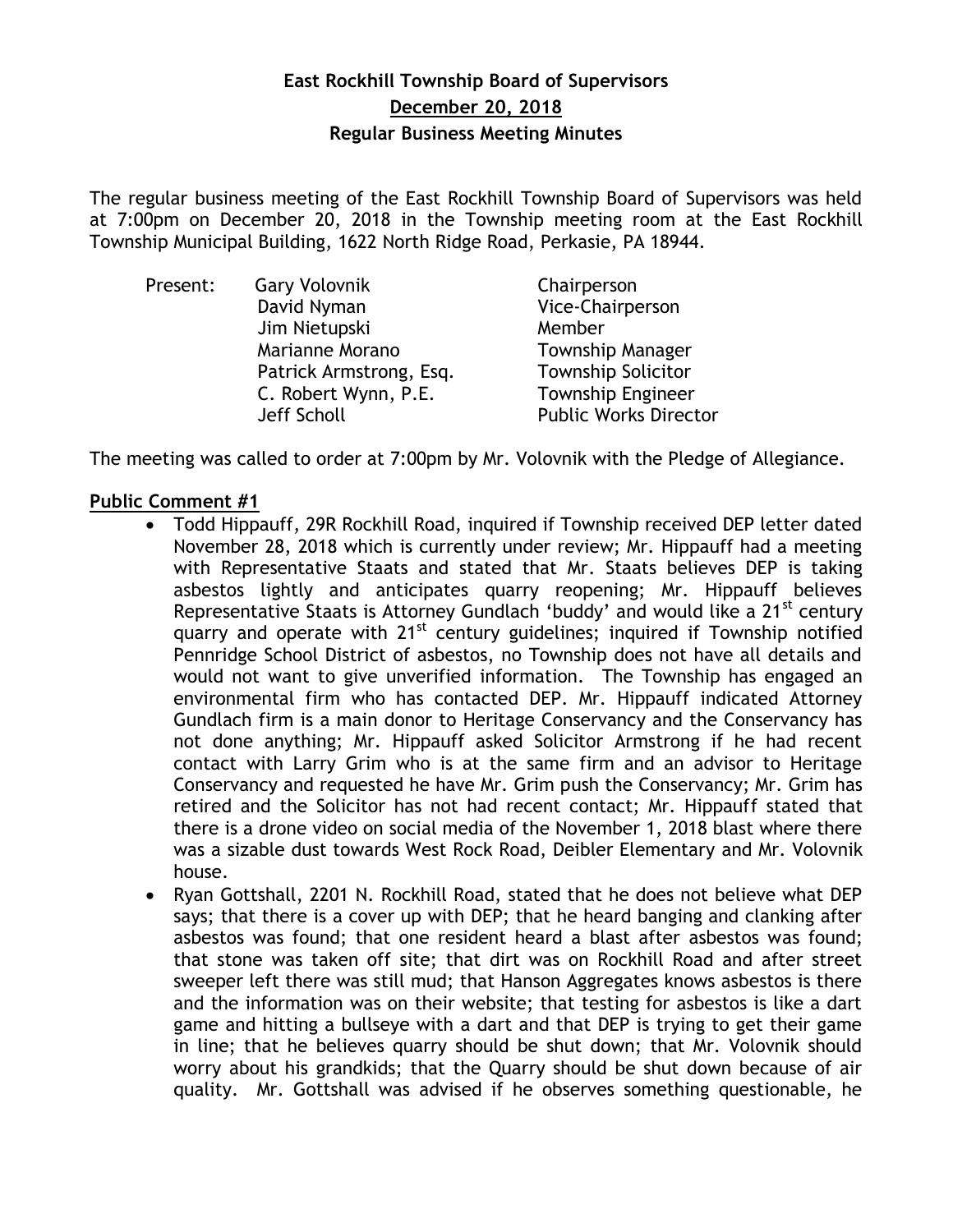should contact the proper authorities. Mr. Gottshall believes that the Quarry is allowed to do what they want so there is no chance to shut them down.

- Jan Maier, 2107 N. Rockhill Road, stated that someone should be stationed at Quarry at all times to observe what is taking place.
- Tim Kirk, 128 Three Mile Run Road, asked if the Township cares that no one wants the quarry; Yes, the Township is in Federal Court; Mr. Kirk purchased the house a year ago.
- Karen Drum, 2105 N. Rockhill Road, inquired if Quarry received a zoning permit, the 2018 permit was denied and the quarry appeal is before the Zoning Hearing Board.
- Jim Pascale, 1921 Three Mile Run Road, stated that applicant came in town and 'bowled everyone over'; that he would like a Resolution passed to have State Legislators have a buy in to DEP permits so Township is not bypassed; that he is embarrassed as a resident; that he believes court should be scheduled quickly and it is taking too long and is a trick to incur expenses; that the applicant lies to officials in particular to the State and a different approach needs to occur to shut him down; that he does not like how Zoning Hearings are conducted; that he is appalled the quarry is not on every agenda. The Township is scheduled to be before the Federal Judge on January 28, 2019.
- Jeannine Gravel, 2198 N. Rockhill Road, stated that she deals with DEP on a daily basis and believes they favor the Quarry operator; that she is disappointed with the negative impact to natural resources and no longer sees Wood Thrush; and would like to know if there is no stopping quarry so she can sell her house.
- Karen Drum, 2105 N. Rockhill Road, asked if Quarry could be shut down. The property is zoned for a Quarry use and its operations are through the PA DEP.
- Kirill Gidospov, 2048 N. Rockhill Road, stated that he understands DEP oversees mining operations but could Township change the zoning and say no extraction. When Quarry is allowed to reopen, he will not allow friends to visit over concerns for their health; and would like everything the Township can do to stop.
- Cindy Williams, 1476 West Rock Road, believes regardless of actions there is nothing that can be done.
- Mary Schulberger, 2386 Hill Road, would like an emergency injunction filed to stop buildings and additional Zoning Hearings scheduled.
- Arthur Hallet, 2210 N. Rockhill Road, inquired if 500 ton removal was a requirement of Zoning Permit approval. No that is a DEP requirement.
- Michael Maier, 2107 N. Rockhill Road, stated that he had filed a personal injunction and the court had scheduled within a week.
- Dan Soliday, 1300 West Rock Road, stated that the 1,000 ton per hour crusher was issued December 5, 2018 and would like Township to challenge the permit, with 6 tons of dust allowed to leave and not know what is in it, so he encouraged Board to act; suggested the open space earned income tax requirement be abated to offset the millage rate increase because the only important open space is around the quarry and whole hillside needs to be protected.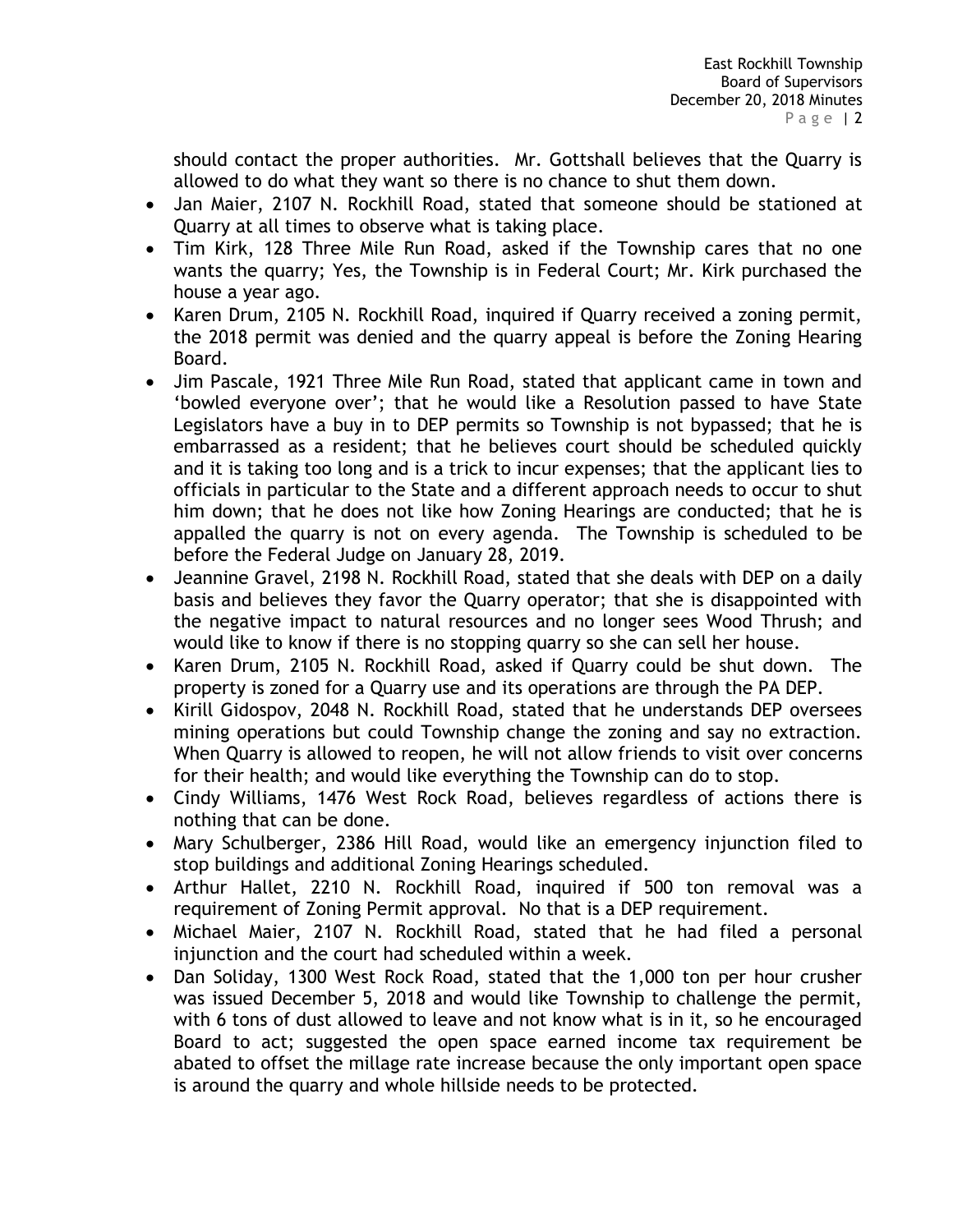- Tony Pileggi, 29 Ridge Run Road, inquired if contaminations recently found in North Penn wells could be related to asbestos. No, it is an entirely different contaminant.
- Jim Pascale, 1921 Three Mile Run Road, suggested that Pat at future meetings give an overview of the Township legal argument at court, and that Pierson has given lies; that there have been lies and miss-statements from Attorney Gundlach with miss-truths; should 500 ton per year not be removed believes Quarry owner would need to do reclamation which is why stone was removed; that he believes the Township Comp Plan indicates Hanson would hand over property to Township; that he does not believe this site is appropriate for the extraction zone and continues to request a multi-municipal comprehensive plan with no extraction in East Rockhill; that he did not like newsletter article regarding Quarry and believed it should have been 'word smithed'; that he attended all but one Zoning Hearing and does not like how Hearings are conducted; and that he attended a Planning Commission meeting and the discussion was heated.

#### **Announcements:**

Mr. Volovnik announced that upcoming meetings and office closings are posted to the Township website calendar and agendas are sent out through news alerts with sign-up available on the home page.

#### **Approval of Minutes and Bills Payable:**

**Approval of Minutes from November 27, 2018 Regular Meeting.**

**On motion** by Mr. Nietupski, seconded by Mr. Nyman, to adopt the meeting minutes from the Board of Supervisors' November 27, 2018 Regular Meeting as presented. With no additional discussion, all present voted in favor.

### **Payment of 2018 Unpaid Bills dated December 14, 2018 in the amount of \$97,966.48 and 2019 Unpaid Bills dated December 14, 2018 in the amount of \$2,584.86.**

**On motion** by Mr. Nyman, seconded by Mr. Nietupski, to approve payment of 2018 Bills List dated December 14, 2018 in the amount of \$197,966.48. With no additional discussion, all present voted in favor.

**On motion** by Mr. Nietupski, seconded by Mr. Nyman, to approve payment of 2019 Bills List dated December 14, 2018 in the amount of \$2,584.86. With no additional discussion, all present voted in favor.

### **Planning Commission Report: Anne Fenley**

**December 7, 2018 Work Session**: Mrs. Fenley reported the Planning Commission reviewed the Pennridge Airport Business Park Lots 2 and 3 Township Engineer draft review letter. **On motion** by Mr. Nyman, seconded by Mr. Nietupski, to approve the Planning Commission Report. With no additional discussion, all present voted in favor.

#### **Pennridge Wastewater Treatment Authority Report:**

The November 19, 2018 minutes and December 10, 2018 draft minutes and October and November 2018 flows are on file.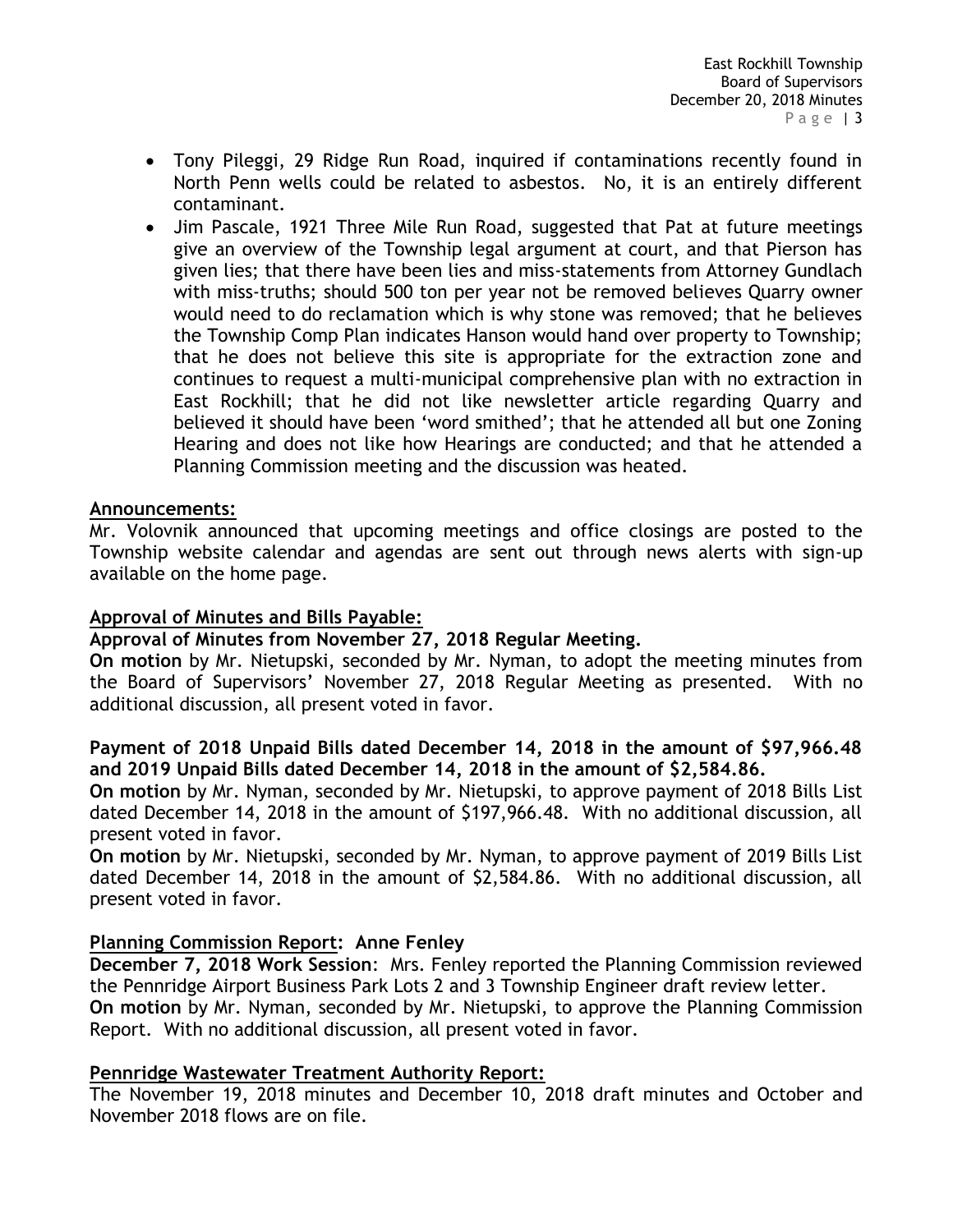East Rockhill Township Board of Supervisors December 20, 2018 Minutes Page | 4

**On motion** by Mr. Volovnik, seconded by Mr. Nietupski, to acknowledge receipt of the Pennridge Wastewater Treatment Authority Report. With no additional discussion, all present voted in favor.

#### **Pennridge Community Center Report: David Nyman**

The November - December 2018 Pennridge Community Center Newsletter is available for the public.

#### **Pennridge Regional Police Commission Report: Chief Blake**

Chief Blake shared the November, 2018 Pennridge Regional Police activity report. The report is on file.

**On motion** by Mr. Nyman, seconded by Mr. Nietupski, to approve the Police Commission Report. With no additional discussion, all present voted in favor.

#### **Township Manager's Report: Marianne Morano**

**Auditor Engagement Letter.** An appointed auditor engagement letter from Dunlap and Associates to perform the 2018 audit was presented.

**On motion** by Mr. Volovnik, seconded by Mr. Nietupski, to authorize the Township Manager to execute the Dunlap and Associates engagement letter. With no additional discussion, all present voted in favor.

#### **Resignation of Joint Uniform Construction Code of Appeal Christopher Sipes.**

**On motion** by Mr. Nyman, seconded by Mr. Nietupski, to accept Christopher Sipes resignation with regret from the Joint Uniform Construction Code of Appeal and recognize his value as a member of the UCC Board and his knowledge of the Code. With no additional discussion, all present voted in favor.

#### **Resolution 2018-16 Street Light Assessment.**

**On motion** by Mr. Nietupski, seconded by Mr. Nyman, to adopt Resolution 2018-16, setting the Street Light Assessment at \$41.00 per designated property for 2019. With no additional discussion, all present voted in favor.

#### **Resolution 2018-17 Fixing the East Rockhill Township Fees for 2019.**

**On motion** by Mr. Nyman,, seconded by Mr. Nietupski,, to adopt Resolution 2017-22 setting the fees for 2019 as presented. With no additional discussion, all present voted in favor.

### **Resolution 2018-18 adopting a Final 2019 Budget.**

No public comment was received.

**On motion** by Mr. Nyman, seconded by Mr. Nietupski, to adopt Resolution 2018-18 adopting the Final 2019 Budget in the amount of \$3,896,221 in revenue and \$3,896,221 in expenses for all funds. With no additional discussion, all present voted in favor.

### **Resolution 2018-19 Fixing the Real Estate Tax Rate for 2019.**

Consensus was to look at open space earned income revenue with the 2020 preliminary budget review.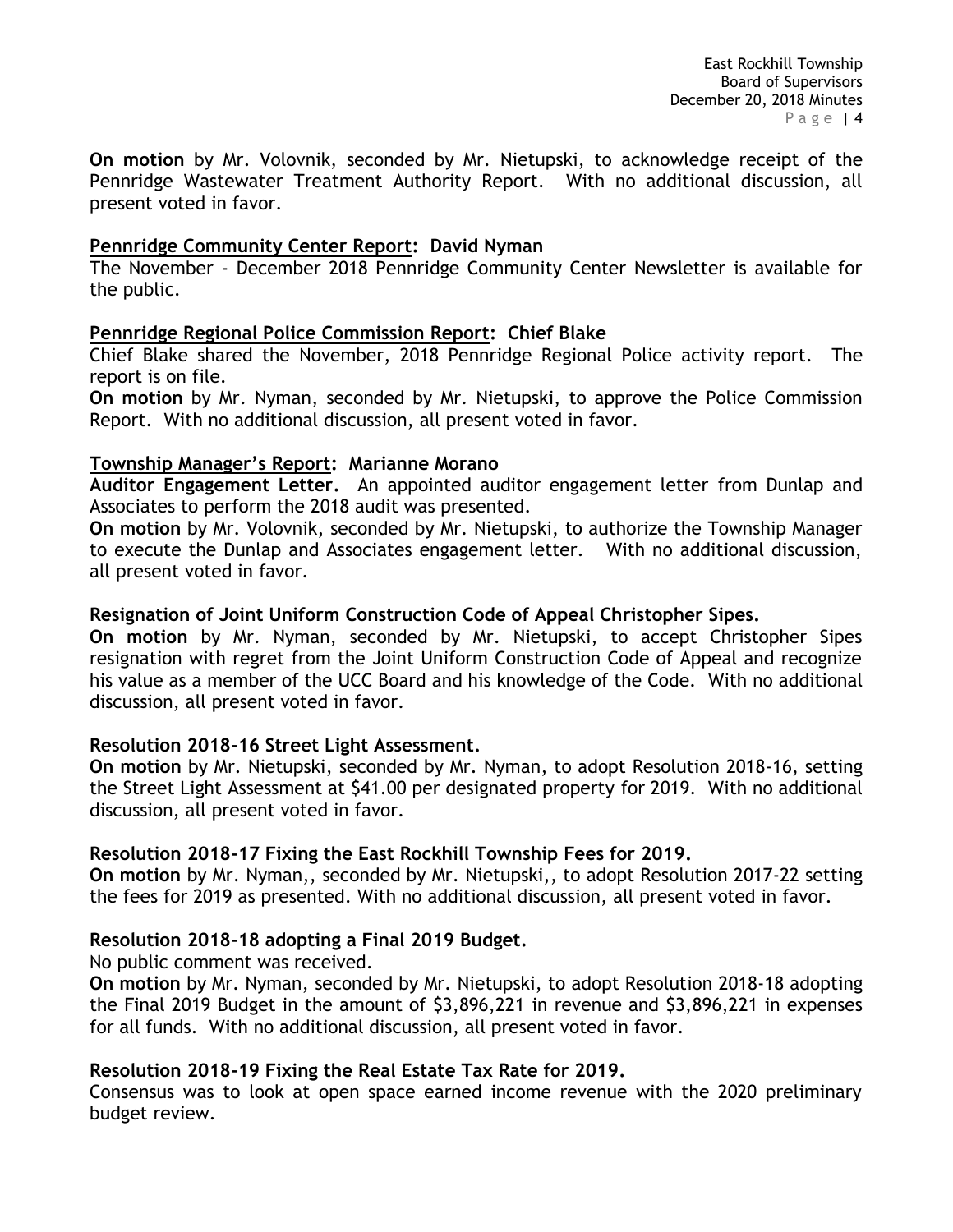East Rockhill Township Board of Supervisors December 20, 2018 Minutes P a g e | 5

**On motion** by Mr. Nyman, seconded by Mr. Nietupski, to adopt Resolution 2018-19 fixing the Real Estate Tax Rate for 2019 at 8.725 mills for general purposes; 1.0 mill for Fire Protection; 1.26 mills for Police Building Debt Service; 1.25 mills for Capital Improvement. With no additional discussion, all present voted in favor.

### **Resolution 2018-20 Public Comment Rules and Policy.**

Mrs. Morano read the proposed public comment rules and policy. It was noted that residents have approached Board members after meetings that did not feel comfortable making public comment during the meeting due to Quarry opposition comments and the Board would like all residents to feel comfortable to be heard from and given an opportunity.

**On motion** by Mr. Nietupski, seconded by Mr. Nyman, to adopt Resolution 2018-20 establishing a policy for public comment during public meetings. With no additional discussion, all present voted in favor.

**On motion** by Mr. Nyman, seconded by Mr. Nietupski, to approve the Township Manager Report. With no additional discussion, all present voted in favor.

### **Public Works Report: Jeff Scholl**

Mr. Scholl updated the Board on Public Works activities for November, 2018. Of note, 2018 leaf collection has been completed with 75 yards of leaves collected which totals 1,050 yards, street pipes are checked before heavy rain events.

- Mary Schulberger, 2386 Hill Road, again noted there was only one snow plow pass at the one recent snow event on Hill Road when she was on the road.
- Ryan Gottshall, 2201 N. Rockhill Road, noted the snow event took everyone by surprise because it was an unusual early snowfall.
- Karen Drum, 2105 N. Rockhill Road, asked if there were any plans to pave North Rockhill Road. It is not in the 2019 budget.
- Ryan Gottshall, 2201 N. Rockhill Road, does not want to have North Rockhill Road paved.

The Public Works report is on file.

**On motion** by Mr. Nyman, seconded by Mr. Nietupski, to approve the Township Public Works Report. With no additional discussion, all present voted in favor.

# **Engineer Report: C. Robert Wynn, P.E.**

**Subdivision Plan Review Status:** Review dated December 6, 2018 is in the Board's packets. No action is necessary.

### **Withdrawal of Land Development Plan for Auto Care Collision.**

**On motion** by Mr. Nyman, seconded by Mr. Nietupski, to accept the withdrawal of the Auto Care Collision plan dated December 15, 2003 latest revision date February 20, 2006 and the return of escrow funds. With no additional discussion, all present voted in favor.

### **Withdrawal of Land Development Plan for Draper DBS.**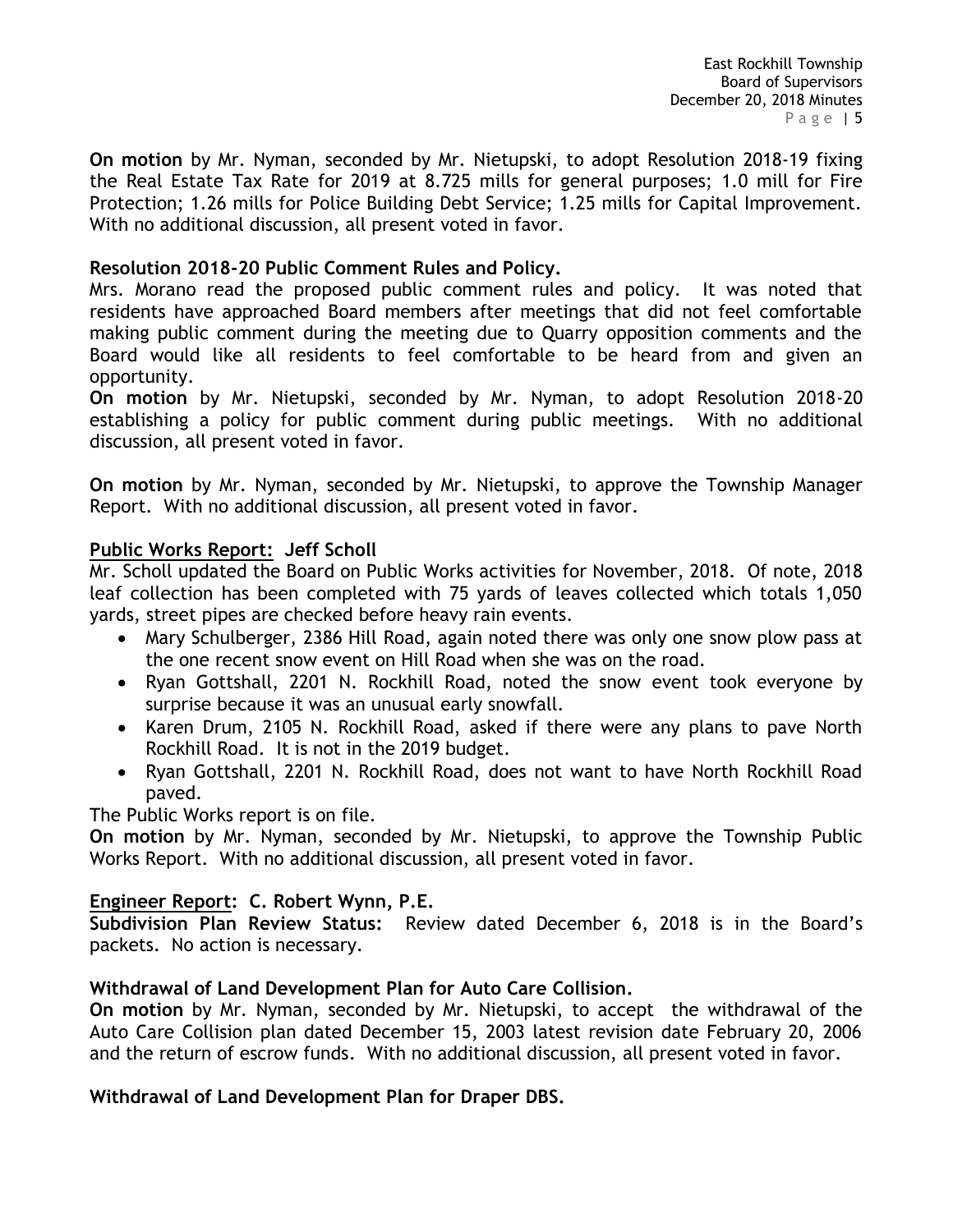East Rockhill Township Board of Supervisors December 20, 2018 Minutes Page  $6$ 

**On motion** by Mr. Nyman, seconded by Mr. Nietupski, to accept the withdrawal of the Draper DBS plan dated January 10, 2007 latest revision date May 27, 2008 and the return of escrow funds. With no additional discussion, all present voted in favor.

#### **Wood's Edge Subdivision Authorization Voucher 4.**

**On motion** by Mr. Nietupski, seconded by Mr. Nyman, to approve Authorization Voucher Number 4 for the Wood's Edge Subdivision in the amount of \$262.44 for construction observation/escrow administration for October 1 to November 30, 2018 payable to C. Robert Wynn Associates Inc. With no additional discussion, all present voted in favor.

**On motion** by Mr. Nyman, seconded by Mr. Nietupski, to approve the Township Engineer report. With no additional discussion, all present voted in favor.

#### **Solicitor Report: Patrick Armstrong, Esq.**

#### **Joint Board of Appeals Ordinance.**

A public notice has been posted and advertised for the public hearing to amend the Joint Uniform Construction Code Appeal Board to 3 members at hearings. The public hearing was open to the public. With no public comment the hearing was closed.

**On motion** by Mr. Nietupski, seconded by Mr. Nyman, to adopt **Ordinance 290** authorizing the entry into an intergovernmental cooperation agreement with respect to the amendment and restatement of the requirements for the Joint Board of Appeals to hear appeals, requests for variances or extensions of time under the provisions of the Uniform Construction Code and authorizing other necessary action with East Rockhill Township, West Rockhill Township, Dublin Borough and Silverdale Borough.

**On motion** by Mr. Nietupski, seconded by Mr. Nyman, to authorize the Chairperson execution of the Intergovernmental Agreement. With no additional discussion, all present voted in favor.

Mr. Armstrong requested an Executive Session to discuss litigation in regards to R.E. Pierson.

**On motion** by Mr. Nyman, seconded by Mr. Nietupski, to accept the Township Solicitor report. With no additional discussion, all present voted in favor.

### **Department and Emergency Services Reports**

**On motion** by Mr. Nietupski, seconded by Mr. Nyman, to acknowledge receipt of the Department and Service Reports. With no additional discussion, all present voted in favor. Copies are on file.

Mrs. Morano noted Perkasie Fire Department would be bringing Santa to East Rockhill Township on December 22 and special requests can be made to the Fire Department. If a route is available it will be posted to the Township website.

### **New or Other Business – Supervisors' Items**